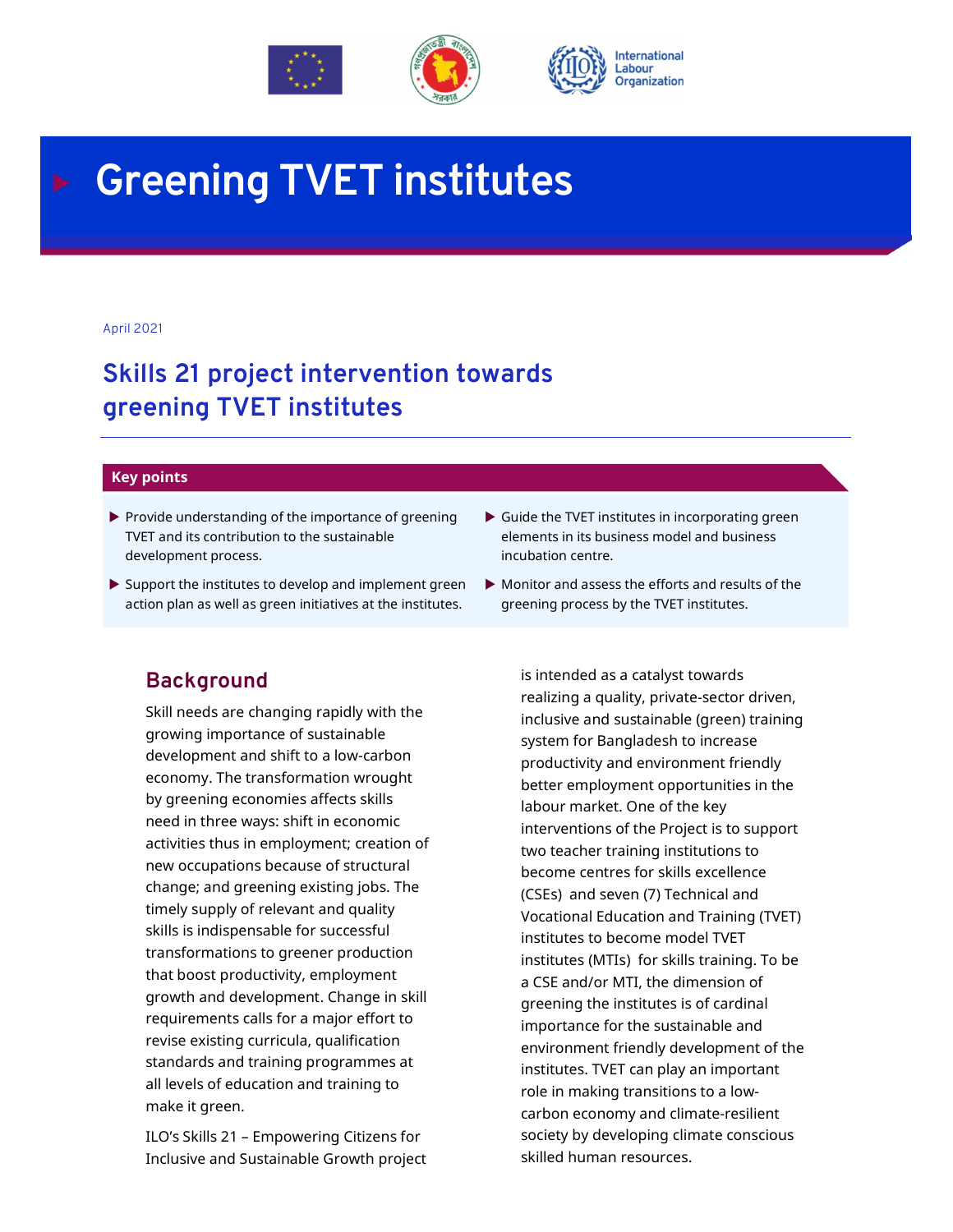## **Objective**

The overall objective of greening TVET is to bring a new dimension that promotes green market-driven skills training, green practice and entrepreneurship support services in TVET institutes.

### **Skills 21 intervention**

Skills 21 project has completed following activities to achieve the goal of greening TVET institutes:

- **Provide understanding of Greening TVET**
- Identified a range of green initiatives to be introduced at the TVET institutes
- Trained 30 TVET officials on greening TVET to develop and implement the action plan
- **Develop and implement green action pan**
- Developed a green guideline for the TVET institutes
- Developed institute specific action plan
- **Incorporate green elements in business model and incubation centre**
- Identified employment opportunities for graduates trained in green skills and green enterprises
- Incorporated green element in operational plan of business model and incubation centre
- Identified green elements to be incorporated competency standards for three qualifications (Welding, Refrigeration & Air Conditioning and Sewing Machine Operation) and recommended BTEB to review and revise the qualification packages through developing green standards, curricula, learning materials and assessment tools.

The *green guideline* is the basis of all the interventions designed. The guideline provides a framework with five approaches for greening the TVET institutes and these are: greening the campus, greening the curriculum and training, greening research, greening the community and workplace, and greening the institutional culture. (provide the link of green guideline here)

The *Action Plan for greening TVET institutes* include a range of activities for different TVET

institutes. Most common action items include establishment of green committee, efficient use of energy, creating rooftop garden, waste management, green infrastructure development, formation of green club, use of ecofriendly product and transportation, rainwater storage, celebration of environment related days, capacity development of staff on green management and material development on green communication.

As part of greening TVET institutes, the project identified *employment opportunities for TVET graduates*



**Gatsby's benchmark of career guidance**